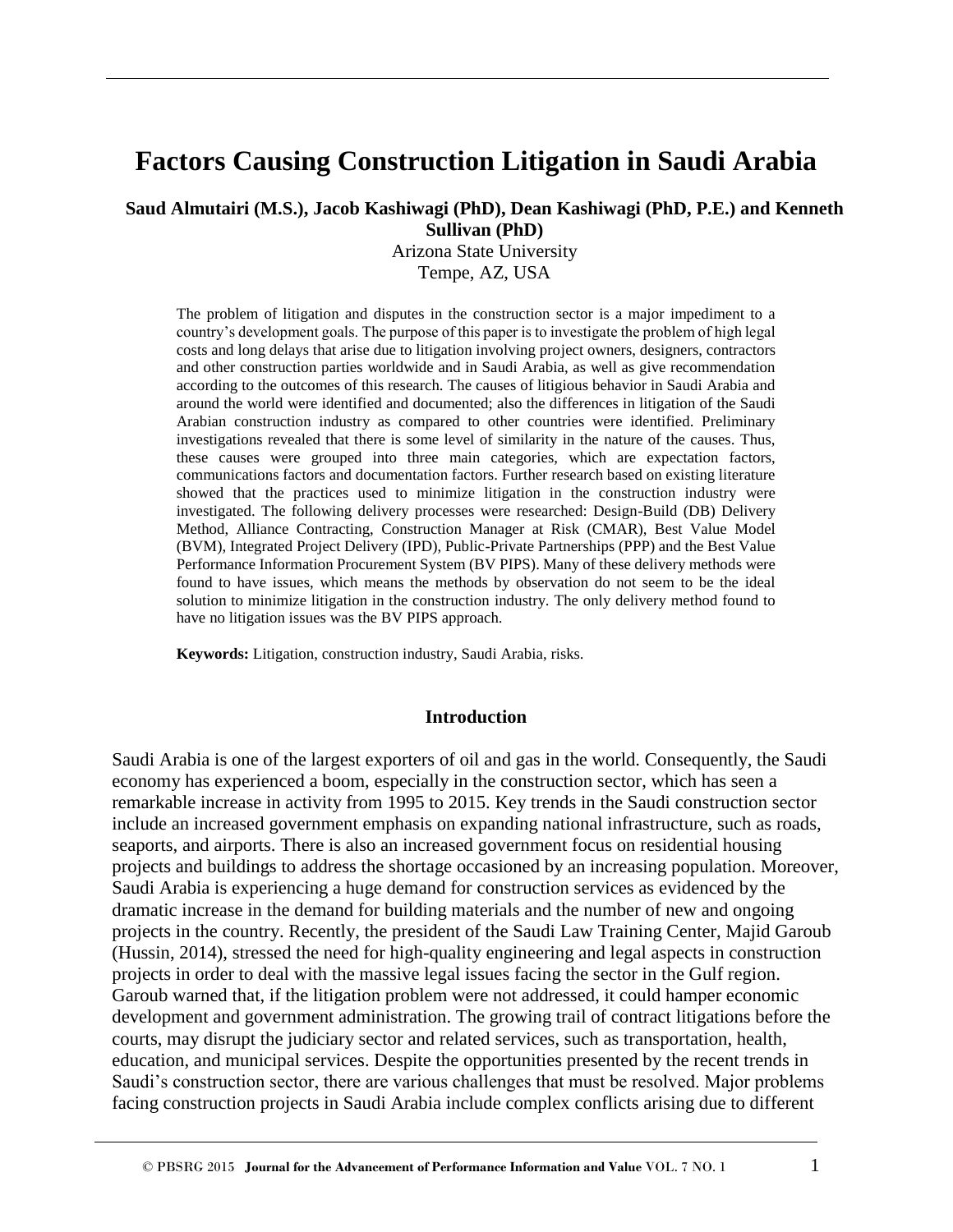construction methods and different contract specifications, among other issues, that lead to litigation. Litigation is problematic because it delays the completion of projects. A construction project is acknowledged as successful when completed on time, within the budget, and in accordance with specified quality specifications (Chan 2001). The purpose of this study was to examine the problems of the high legal cost and long delays that arise due to litigations involving construction projects in Saudi Arabia, to identify the causes of litigious behavior as compared to other countries, and to give recommendations to help the Saudi construction industry to improve.

#### **Litigation in the Construction Industry**

Litigation in construction projects may cause disputes with varying impact all over the world. For instance, litigation can lead to a cascade of financial consequences for the contractors and project owners. The parties may wind up in court. In other cases, calculating the impact of damages resulting from litigations may not be easy because, sometimes, contractor's costs or part of their compensation portion may be tied to multiple projects. Overall, the impact of litigations can include complex damage calculations that can result in various economic damages, including disruptions, relocation costs, compensation delays, escalation damages, extra work, acceleration, and even contractor termination. The cost impact of litigations includes both direct and indirect costs. Indirect costs include those spent in dispute avoidance, such as costs arising from project rework, cost to reputation, costs due to inefficiencies or delays, and firm organizational costs. Direct costs are the costs directly involved in the litigations, including court interventions and costs associated with alternative dispute resolution (ADR).

The legal environment influences construction projects in multiple ways. It has been found that the construction industry has the reputation of being adversarial and, paradoxically, a leader in both dispute occurrences and dispute resolution systems (McGeorge et al., 2007). The inability to complete construction projects on time and within budget is a major concern. This is especially important given that the construction industry is complex and comprised of a large number of parties, such as contractors, owners, consultants, and regulators (Enshassi, Mohamed, & Abushaban, 2009). Construction conflicts and litigation affect the interests of many stakeholders and reduce profits. Preliminary investigation shows that stakeholders have become increasingly dissatisfied with the legal methods of construction conflict resolution (Mitkus and Mitkus, 2014). Litigation may involve a wide range of issues, including contractor conduct such as allegations of bad faith, fraud, and deceit. Litigations may also involve allegations of material variations contrary to agreed terms of the contract as established in the procurement law, licensing, subcontracting, payments, or even the selection of other construction professionals, such as engineers and architects. Jaffer, Tharim, and Shuib, (2011) classified these factors of conflicts in construction projects into three categories: behavioral factors, contractual problems and technical problems.

#### **Problem**

Currently, over 10,000 projects in the Gulf Region are involved in legal disputes (Hussin, 2014). The primary problem associated with litigations in Saudi Arabia's construction sector is the high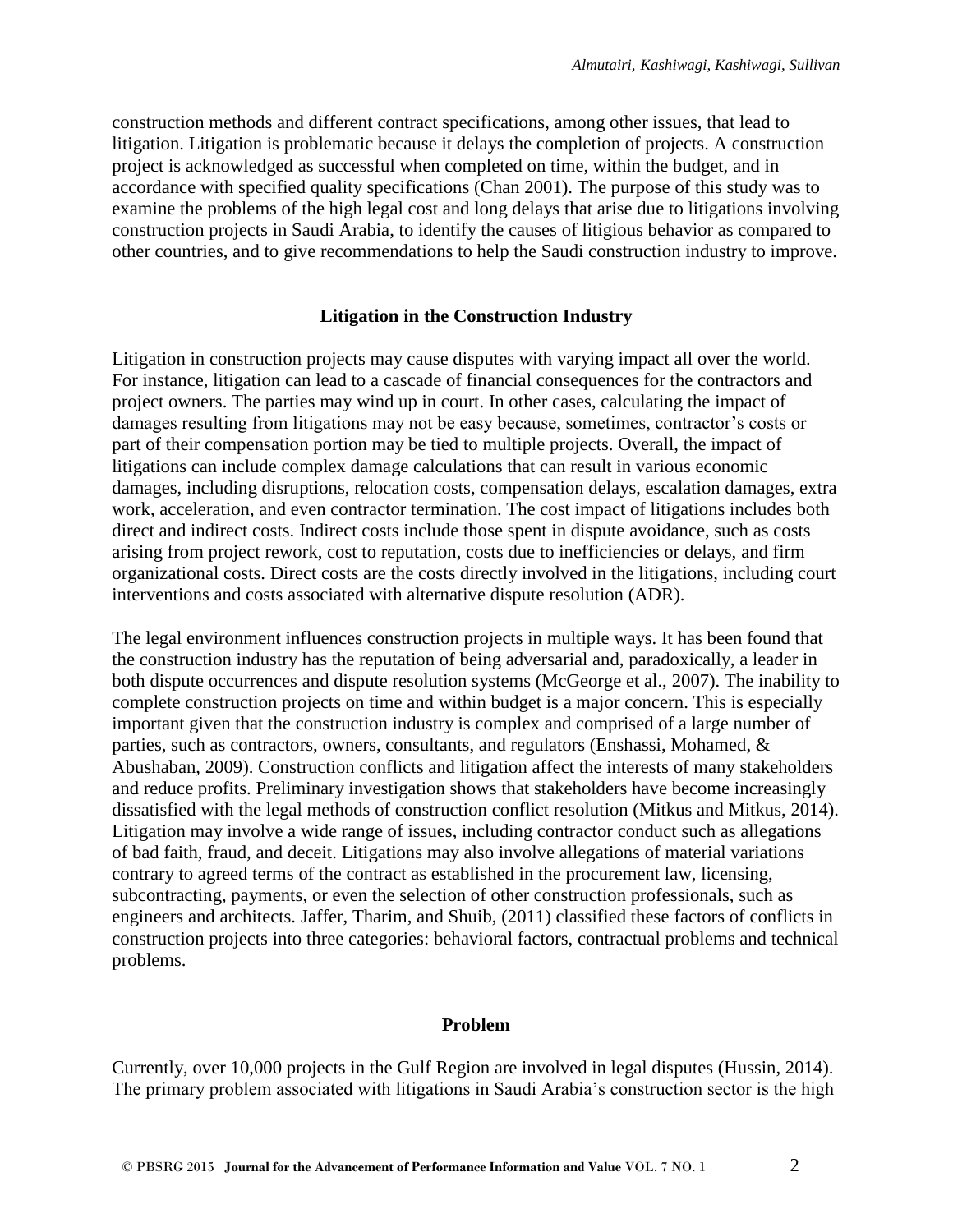legal cost and the time it takes to settle claims and disputes. Studies show that legal disputes in the construction sector in the Middle East take over a year (14.6 months) to resolve, an increase of 62%, compared to statistic referred to in 2012 (Sambidge, 2013). The Middle East also experiences disputes of high value, averaging \$65 million (Sambidge, 2013). In Saudi construction industry, the following issues with disputes are identified:

- Experts confirmed that the value of the issues construction contracts (in both public and private contractual disputes) amounted to, was more than \$800 million, noting that the size of these contracts is estimated to be 40% of the state budget (Alnomci, 2012).
- At a time when the Kingdom of Saudi Arabia is considered one of the biggest construction project markets in the Middle East, economic statistics estimated the projects that are still stalled are worth \$167 million, while the projects that have been cancelled have been estimated to have a value of \$196 billion, (Thunayyan, 2013).
- Saudi commercial disputes in the courts has increased in 2014 to 70% of which 80% constitute the construction sector and engineering disputes.
- Construction projects and contract for engineering conflicts accounted for 40% of the overall budget for Saudi Arabia. Also, judicial value of contracts to resolve disputes in engineering projects in Saudi Arabia amounted to \$3 billion (Alnomci, 2012).
- Judicial value of contracts to resolve disputes in engineering projects in Saudi Arabia amounted to \$7 billion (Abaas, 2015).

# *Research Questions*

In order to achieve the aim of this study, the following research questions were proposed:

- What are the causes of disputes in construction industry?
- What are the characteristics of these causes of disputes?
- What are the potential solutions used to minimize disputes?
- What is the performance analysis of these solutions?

# **Methodology**

The research method in this study was based mainly on a literature review of litigious behavior in construction projects all over the world. The methodology involves identifying and documenting the causes of litigious behavior in the construction industry worldwide. The literature search was performed on causes of litigation in the construction industry and included the following steps:

- 1. Identify and document the causes of litigious behavior.
- 2. Identify the differences between the causes of litigation in Saudi Arabia and other countries.
- 3. Identify causes of litigation in different construction delivery methods.

The first purpose of this literature search is to show the causes of construction litigation in Saudi Arabia and in the rest of the world, second, to identify if these causes also occur in the major construction delivery systems. The writer used different academic resources for this literature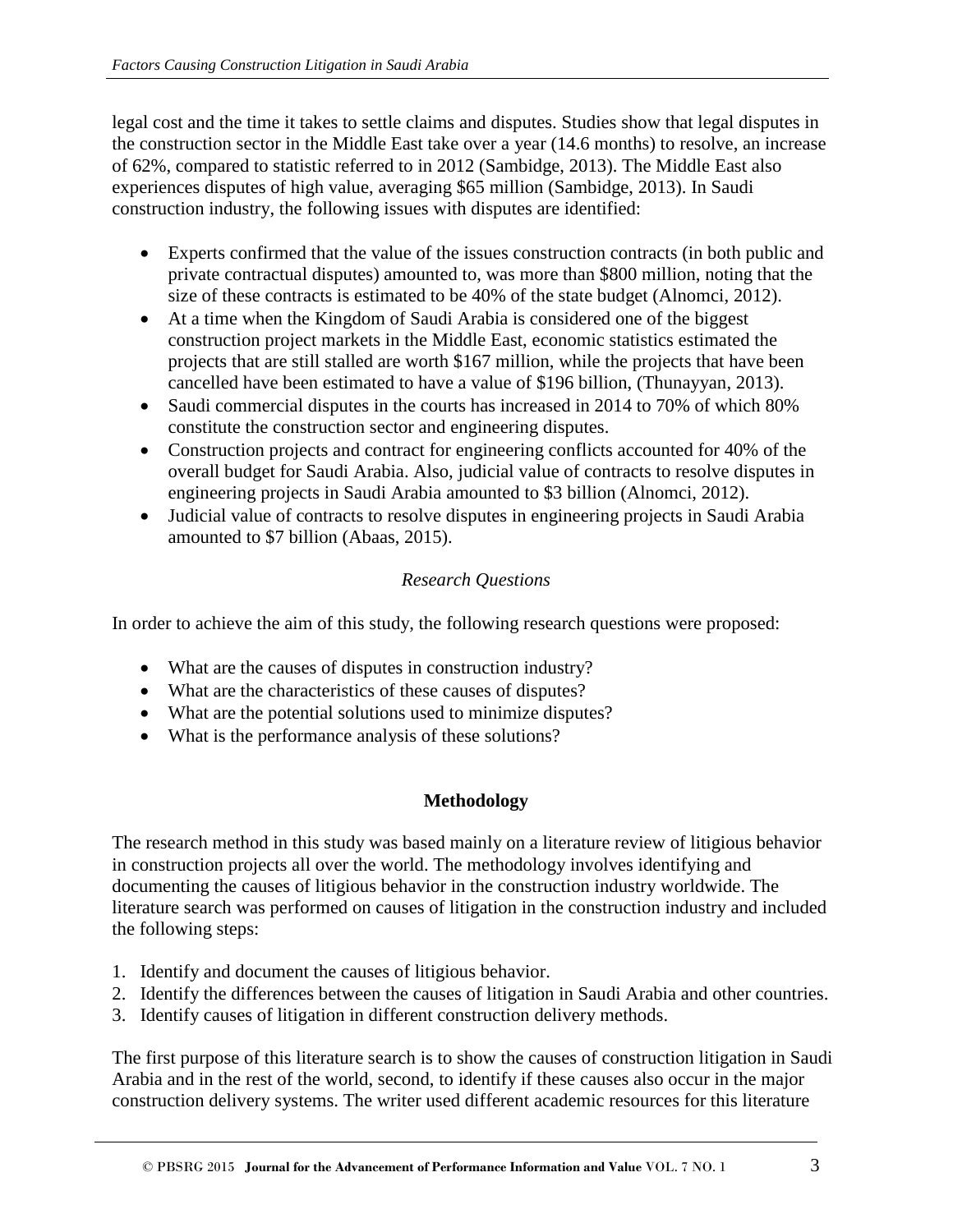search. The three major databases used by the researcher were ABI/Inform, EI Compendex, and Google Scholar.

#### **Existing Causes of Litigious Behavior in Construction Projects**

The researcher investigated the litigious behavior in the construction industry in different countries. The researcher then compared the main causes of litigation between these countries. In Saudi Arabia, one of the most insightful studies on the litigious behavior in Saudi Arabia (Mahamid, 2014), identified the main causes of micro (direct) level and macro (indirect) level disputes in residential building in Saudi Arabia. According to Mahamid, the top direct causes of disputes include delays in the progress of payments by owners, change orders, unrealistic duration of construction projects, labor inefficiency, and poor quality of completed construction work. Accordingly, the main indirect root causes of legal disputes are either poor or lack of sufficient communication between construction parties, inadequate experience on the part of the contractor, poor planning and project scheduling by the contractor, inaccurate estimation practices, and cash glitches during the construction phase (Mahamid, 2014). Indirect causes of legal disputes in Saudi construction projects include mistakes in design, qualifications of subcontractors, inspection delays, and violation of contract conditions. Further analysis of the documented causes of litigious behavior shows a common underlying problem: a lack of transparency in the delivery of construction projects.

On the other hand, In the United States, the main causes of litigious behavior in the construction sector include delays, project disruptions, and scheduling disputes (Genberg, Riggs, & Abraham, 2014). Another study on litigation in the United States was about the defects in the design and construction projects, which are usually associated with the contracting process. Other causes of litigious behavior include terminations, claims over the scope of construction projects, and compliance disputes that may or may not involve state, federal, and local regulations and laws (Genberg et al., 2014).

In Korea, the main causes of litigations include: differing site conditions, obstruction by local people, design errors and omissions, change order evaluations, double meaning in specifications, and excessive quantity of work (Acharya and Lee, 2006). Whereas, in the United Kingdom, construction litigations and claims arise due to claims over plans and specifications, disputes over drawing and submittals, change orders, differing site conditions, construction defects, and subcontractor substitution (Klinger, 2009). Moreover, other studies have been conducted regarding identifying the causes of dispute in construction industries in different countries in the worlds as it is shown in Table 1.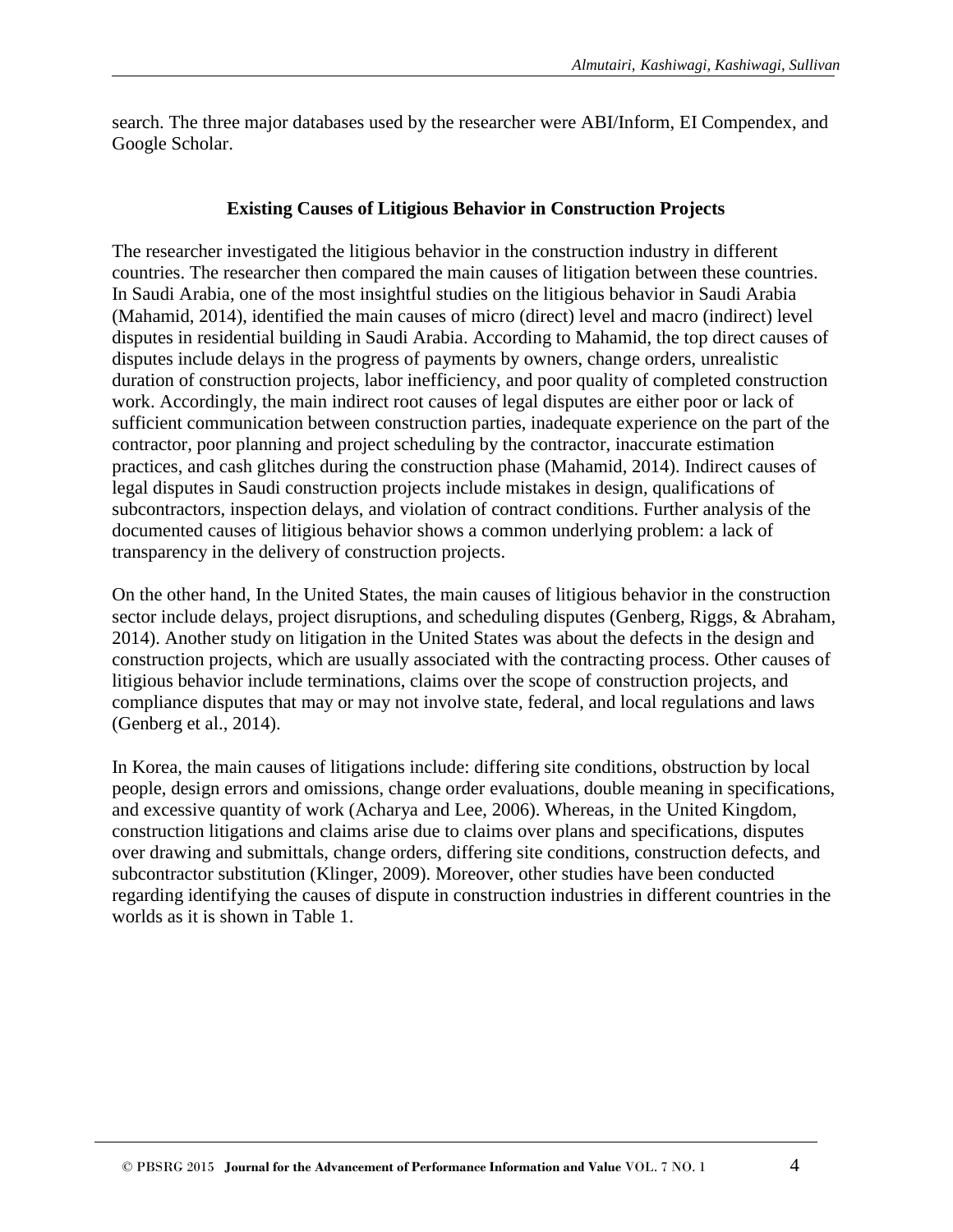#### Table 1 *Comparison of the main causes of litigation in different countries* **Cause Cause Country References** 1. Late payments by owners 2. Change orders 3. Unrealistic duration of construction projects 4. Labor inefficiency 5. Poor quality 6. Lack of sufficient communication 7. Inadequate experience of the contractor 8. Poor planning by the contractor 9. Inaccurate estimation practices Saudi Arabia (Mahamid, 2014) 1. Change orders 2. The owner applies penalty on contractor without conducting investigation of the delay reason 3. Lack of clarity in the contracts conditions 4. Site conditions Saudi Arabia (Ghamdi, 2008) 1. Lack of clarity in the drafting of contracts 2. Changing key people's responsibility 3. Increase in the number of vendors Saudi Arabia (Abbas, 2005) 1. Disputes over drawing and submittals 2. Change orders 3. Differing site conditions 4. Construction defects 5. Plans and specifications UK (Klinger, 2009) 1. Change the scope of work 2. Change of condition UK (Hewitt, 1991) 1. Deferring site conditions 2. Errors and omissions in design 3. Double meaning in specifications 4. Excessive quantity of work 5. Obstruction by local people 6. Change order Korea (Acharya and Lee, 2006) 1. Communications 2. Access to construction site 3. Access to materials 4. Changes of scope 5. Site conditions Australia (Waldron, 2006) 1. Change orders 2. Design issues 3. Quality issues USA (Killian, 2003) 1. Delays and disruptions on project 2. Design issues 3. Change of project scope 4. Termination claims 5. Compliance disputes USA (Genberg et al., 2014) 1. Lack of communication 2. Changes of site conditions 3. Change in the scope of work 4. Lack of predictability 5. Unrealistic expectations 6. Design issues 7. Contract documents Hong Kong (Kumaraswamy, 1997)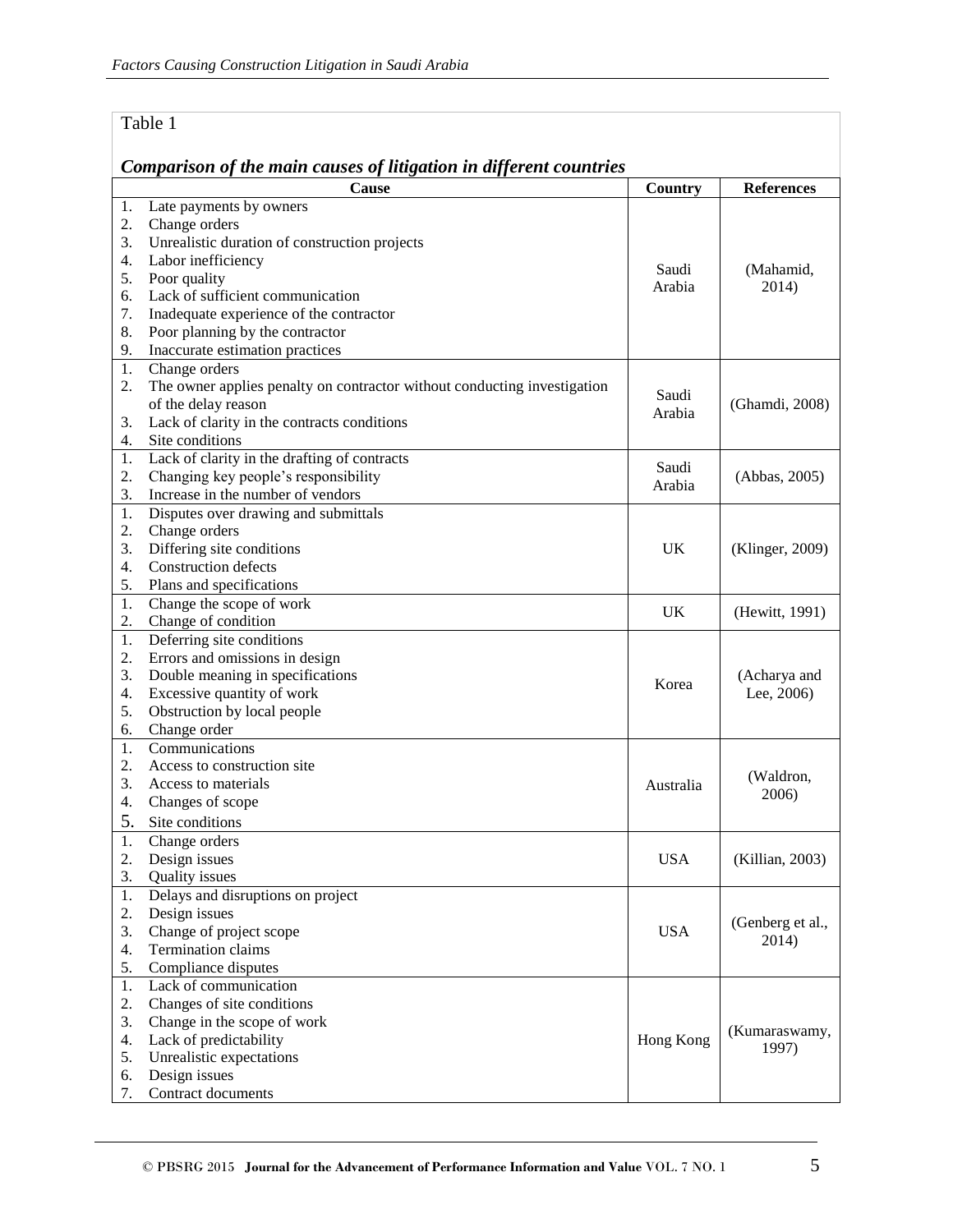| Misunderstanding between the stakeholders<br>2. Lack of predictability | Netherlands | (Sykes, 1996)                      |
|------------------------------------------------------------------------|-------------|------------------------------------|
| 1. Change the scope of work<br>2. Change in site conditions            | Netherlands | (Heath, Hills, $&$<br>Berry, 1994) |

It is clearly seen that change orders and changing the scope of work are common litigation factors in most of the identified studies. These factors occur because each party is in a silo and cannot see the other stakeholder's performance, and once they have an issue of not meeting their expectations, the change order will be issued and they will likely have conflict. In Saudi Arabia, the construction industry is suffering from changing orders and lack of clarity in the contracts conditions issues. In addition, the literature research found only two major differences between the causes of litigation in Saudi Arabia and the rest of the world. They are the following:

- 1. Changing key personnel responsibilities.
- 2. Clients applying penalties on contractor without conducting investigation of the reason for the delays.

All of these factors shown in Table 1 create disputes and a litigation environment. In addition, most of the countries have common factors that cause litigation.

#### **Discussion and Analysis**

A critical analysis reveals some level of similarity in the nature of the causes as it is shown in Table 2. Overall, most of these causes could be categorized into three main categories, which are:

- Communication related factors.
- Expectation related factors.
- Documentation related factors.

Communication problems are prevalent in the construction industry due to its dynamic and fragmented nature. For instance, many stakeholders frequently operate in changing sets of relationships that are contractually binding. According to Hoezen, Reymen, and Dewulf (2006), the problem of communication relates to the nature of information processing, feedback, trust, and satisfaction with communication. The absence of these attributes can lead to conflicts and disputes, which lead to disruptions and delays. Poor communication can also lead to claims related to compliance, project scope, and termination claims, even if the parties agree to terminate building contracts (Aiyewalehinmi, 2013).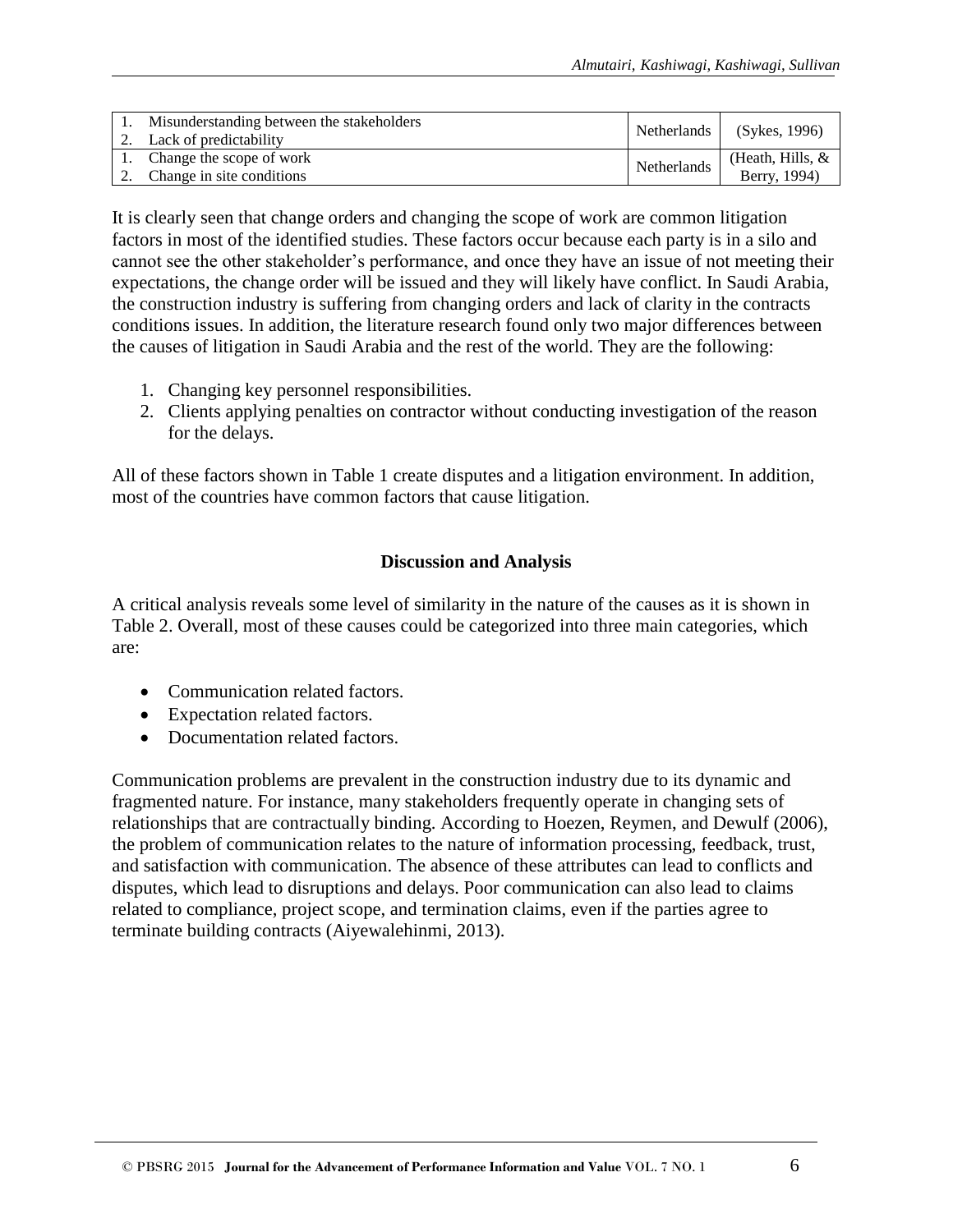#### Table 2

| Common causes of disputes in the construction industry |                                                  |                       |                                                                                  |  |
|--------------------------------------------------------|--------------------------------------------------|-----------------------|----------------------------------------------------------------------------------|--|
|                                                        | <b>Cause Factor</b>                              | Group                 | <b>References</b>                                                                |  |
| ٠                                                      | Change orders / scope                            | Expectation<br>issues | (Mahamid, 2014), (Al-Ghamdi, 2007),<br>(Klinger, 2009), (Hewitt, 1991), (Acharya |  |
|                                                        | Change in site conditions<br>Compliance disputes |                       | and Lee, 2006), (Waldron, 2006), (Killian,                                       |  |
|                                                        |                                                  |                       | 2003), (Genberg, Riggs, & Abraham, 2014),                                        |  |
|                                                        |                                                  |                       | (Kumaraswamy, 1997), (Heath, Hills, &                                            |  |
|                                                        |                                                  |                       | Berry, 1994)                                                                     |  |
|                                                        | Lack of communication                            | Communication         | (Mahamid, 2014), (Abbas, 2005), (Waldron,                                        |  |
|                                                        | Increase the number of vendors                   | issues                | 2006), (Acharya and Lee, 2006),                                                  |  |
| ٠                                                      | Obstruction by local people                      |                       | (Kumaraswamy, 1997), (Ghamdi, 2008)                                              |  |
| ٠                                                      | Changing key people's responsibility             |                       |                                                                                  |  |
| ٠                                                      | The owner applying penalty on                    |                       |                                                                                  |  |
|                                                        | contractor without conducting                    |                       |                                                                                  |  |
|                                                        | investigation of the delay reason                |                       |                                                                                  |  |
| ٠                                                      | Inaccurate estimation practices                  | Documentation         | (Mahamid, 2014), (Ghamdi, 2008) (Abbas,                                          |  |
|                                                        | Lack of clarity in the contract's                | issues                | 2005), (Klinger, 2009), (Acharya and Lee,                                        |  |
|                                                        | conditions                                       |                       | 2006), (Killian, 2003), (Genberg, Riggs, &                                       |  |
| ٠                                                      | Lack of clarity in the drafting of<br>contracts  |                       | Abraham, 2014), (Kumaraswamy, 1997)                                              |  |
| ٠                                                      | Plans and specifications                         |                       |                                                                                  |  |
| ٠                                                      | Errors and omissions in design                   |                       |                                                                                  |  |
| ٠                                                      | Design issues                                    |                       |                                                                                  |  |
| ٠                                                      | Design and construction disputes                 |                       |                                                                                  |  |
|                                                        | Design issues                                    |                       |                                                                                  |  |
|                                                        | Contract documents                               |                       |                                                                                  |  |

Preliminary research shows that many factors influence communication, including the type and organization of the construction process. Transparency is inversely proportional to a lack of communication. Therefore, solutions that enhance transparency have the potential to improve communication in the sector. Transparency ensures openness and accuracy of information.

The second category is the expectation or misunderstanding, according to Mane and Pimplikar (2012), a dispute is defined as a misunderstanding between two parties. Consequently, one of the greatest challenges facing the construction sector is how to resolve misunderstandings or disputes. This is especially important because expectations can cause delays in payments by contractors, hence creating cash problems. Expectations can also affect the project planning process, leading to excessive work or change orders, which trigger litigations. Transparency and project misunderstandings are inversely proportional. Increasing transparency can help minimize misunderstandings because it creates an environment that facilitates communication and a culture of teamwork.

Documentation is the third category of disputes caused. In an ideal world, design and documentation provided for construction projects should be complete and unambiguous. However, contractors often receive incomplete and erroneous project documentation that takes time to resolve, hence causing delays or eliciting protracted legal processes. According to Tilley, Wyatt, and Mohamed (2004), the problem relates to the increase in documentation regarding registers for a massive number of architectural drawings and other documentation that increase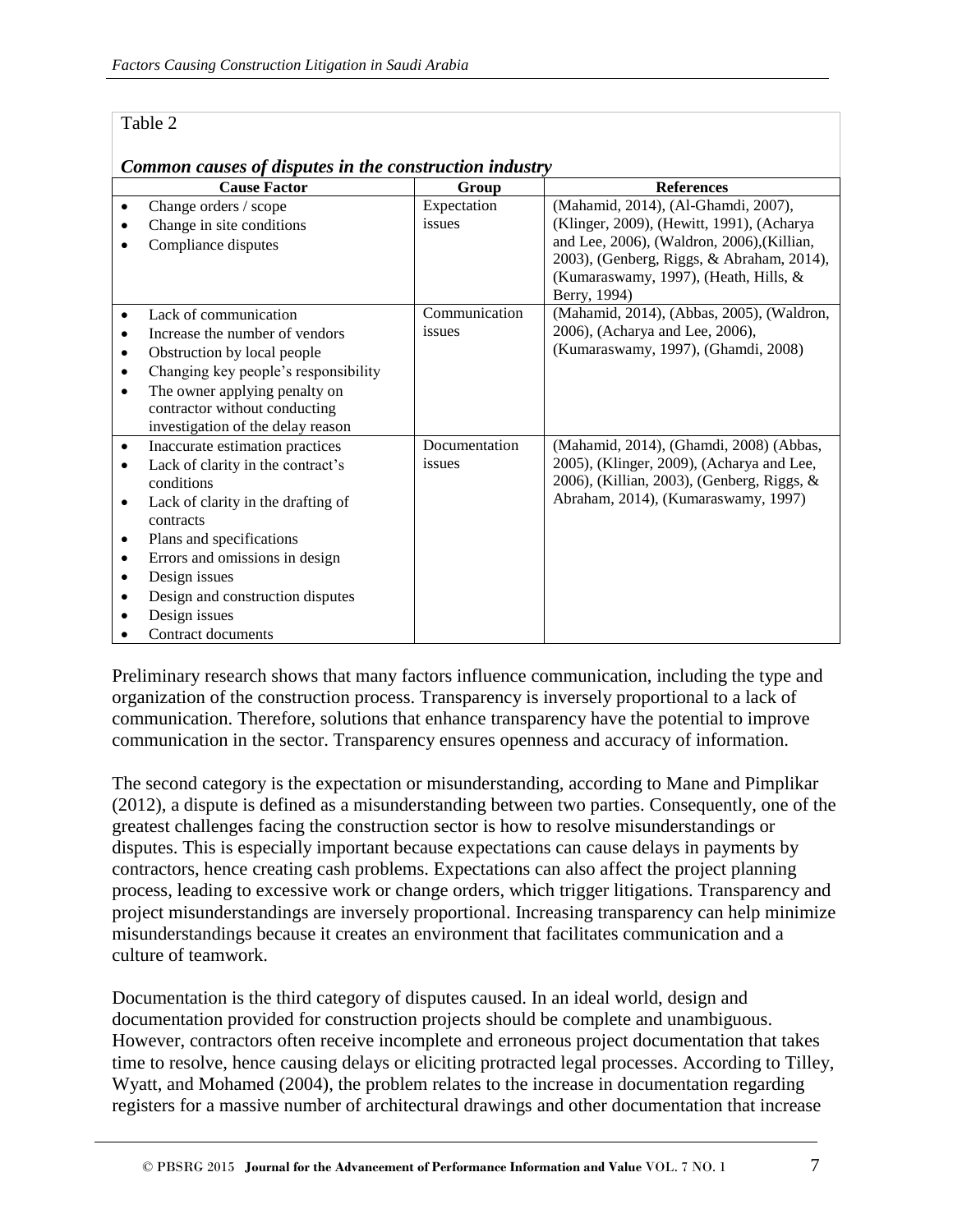up to the end of the project. Documentation is important; however, its massive increase in construction projects may create conflicts among parties, leading to delays or litigations such as those associated with change orders, design errors, and other forms of disruptions. Increasing transparency can resolve problems arising due to increased documentation. Transparency would ensure that designers and contractors do not need to produce multiple documents. In addition, the construction industry involves extensive use of expertise at various levels. This expertise ranges from managerial skills to technical craft skills. Failure to utilize expertise can lead to deeper problems, with legal implications and consequences to the project completion. For instance, failure to use expertise may lead designers or architects to perform tasks of which they are not competent, causing an excessive quantity of work, obstruction of the project by local communities, or different forms of project claims. According to Sambasivan and Soon (2007), contractors should never take on jobs in which they do not have sufficient skills.

# **Litigious Behavior in Construction Delivery Systems**

In the construction industry, there are efforts to address this problem by focusing on project delivery methods and practices that have become entrenched in transparency, accountability, and good governance. Recently, there has been increased scholarly interest in approaches such as Design Build (DB), Construction Manager at Risk (CM@R), Integrated Project Delivery (IPD), Alliance Contracting, Private-Public Partnerships (PPP), and Best Value Method (BVM). In this section, existing literature is reviewed in order to identify if dispute factors exist in the identified delivery methods. The main objective to examine their flaws in terms of solving the problem of costly disputes and litigations in construction projects.

# *Design Build (DB)*

In the DB delivery method, the contractor and architect serve as a single entity hired by the project owner in order to deliver a complete project. A single point of contact fosters improved communication, accelerates the delivery of projects, and minimizes adversarial roles. The DB approach suits highly sensitive construction projects with smaller user groups and minimal need for user reviews. With regard to solving litigious situations, this approach has elicited intense scholarly attention. Garner, Richardson, and Castro-Lacouture (2008) noted that DB represents the Best Value selection delivery of construction projects in terms of providing an owner with a single source of accountability, which eliminates lengthy litigious behavior. However, a lack of expertise and experience among participating firms may hamper these advantages and trigger conflicts of interest leading to litigations. Another potential cause of construction disputes using the DB method relates to its sophistication in that, if the project owners do not have full comprehension of the project concepts and scope, it may cause owner-instigated litigations. More importantly, DB does not allow checks and balances between architect and contractor, which may lead to conflicts and potential disputes. In a related study, Friedlander (n.d.) argued that the existence of a team comprised of a designer and contractor raises unique legal problems regarding their specific relationships, including questions of who serves as the owner and who becomes the subcontractor and whether the entity is a joint venture, a limited company, or a corporation. Further research showed that DB fails the transparency test due to potential conflicts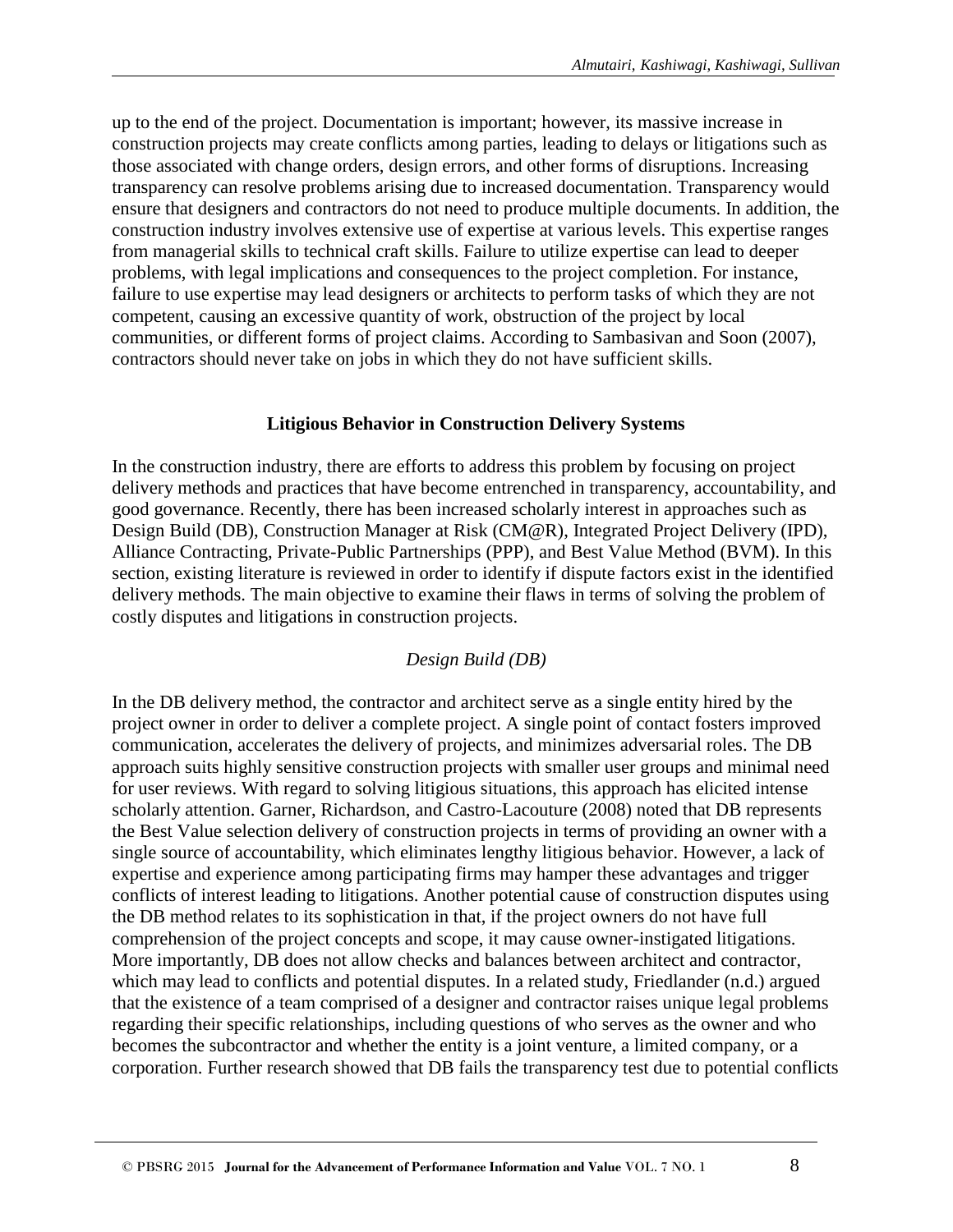in the interpretation of the client's requirements, unclear responsibilities, and lack of confidence (Lam, Chan, & Chan, 2012).

#### *Construction Manager at Risk (CM@R)*

In CM@R, the construction manager (CM) and the design team work together to develop and estimate designs. The project owner can select a fee-based firm before completing design and bidding documents, based on experience. Cunningham (2005) established that, although the CM@R approach enhances transparency because of the open costs and fees, previous studies have established that adversarial relationships may develop if there is little collaboration between the CM@R firm and the designer on one hand, and the CM@R firm and the Commissioning Authority on the other hand. Jeelani, Al-Dosary, and Karthikeyan (2012) have established the same problem with CM@R, which may lead to complex conflicts and litigations that affect project delivery.

# *Integrated Project Delivery (IPD)*

The use of IPD is based on the premise that it emboldens a collaborative process that exploits efficiency in the design and construction phases of projects (Cleves  $\&$  Gallo, 2012). That is, IPD reduces conflicts and related litigations due to facilitation of early stakeholder participation, shared goals, and reduced exposure to liability (AIA California Council, 2007). O'Connor and Benson (2009) established that collaboration arrangements designed to enhance cooperation and eliminate litigious behavior in projects fail because of lack of trust (p. 11). The problem is that nearly 60% of alliances fail due to high dependency on familiarity and trust as opposed to contract terms, which also opens new avenues for litigations in the event of breaches. In a related study, Akintan and Morledge (2013) admitted that, although IPD increases information and knowledge sharing, it may not necessarily guarantee transparency and project success.

#### *Alliance Contracting*

One of the solutions proposed to eliminate or minimize conflicts, disputes and litigations involved in construction projects is the use of a model that emphasizes the principles of alliance contracting. The impetus of a strategic alliance is that it promises improved cooperation between parties in the construction industry, which can likely lead to reduced litigious behavior. Hampson and Kwok (1997) identified the potential pitfalls of alliance contracting include the lack of the relevant attributes that serve to facilitate transparency, such as the lack of commitment, poor cooperation and lack of communication.

#### *Best Value Method (BVM)*

The BVM emphasizes assessing various alternatives and selecting the solution that meets the best value over long-term project management. It has been defined as a process where quality and price factors influence the evaluation process in order to enhance the value and long-term performance of construction (Scott, Molenaar, Gransberg, & Smith, 2006). Although the BVM is a robust solution for enhancing successful completion of projects, it suffers certain limitations that may lead to lack of transparency and trigger litigious behavior. Some of the challenges attributed to this approach include the perception of favoritism when project teams consider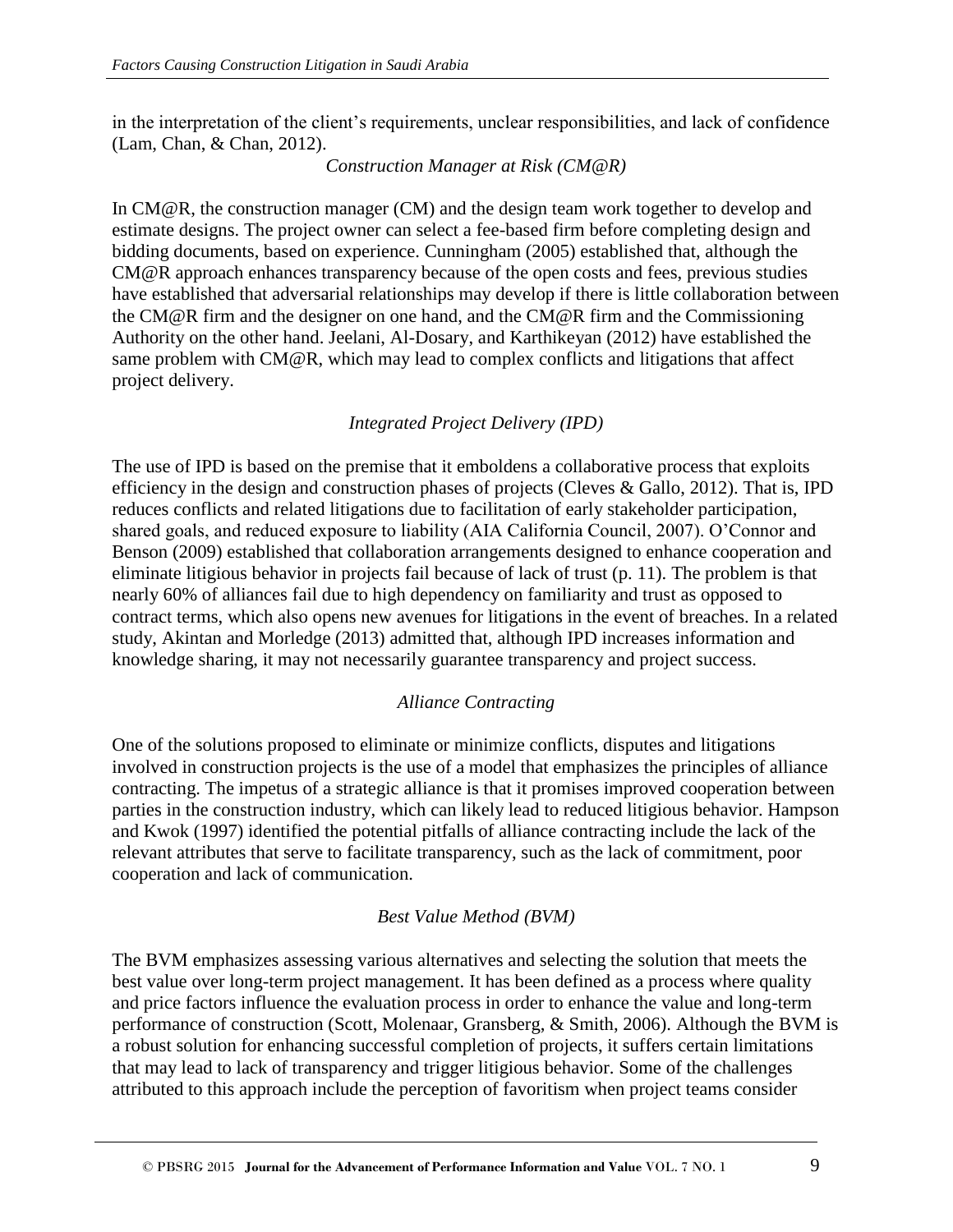factors other than the confines of ordinary responsibility (Scott et al., 2006). The perception of favoritism may cause conflicts that later transform into litigations. In addition, bidder qualification in the BVM may tend to favor larger and experienced companies. This could be problematic because it can create conflicts among construction stakeholders, leading to adversarial relationships. More importantly, the subjectivity of performance evaluations in this approach may lead to dishonesty and lack of transparency in the bidding process. The common notion in existing literature is that BVM is most successful for projects that are less complex.

### *Private-Public Partnerships (PPP)*

Growing evidence in recent years suggested that PPP could enhance partnerships and reduce cases of construction disputes and litigations. The idea is that PPP encourages good governance, accountability, and transparency. According to Ribeiro and Dantas (n.d.), although PPP promises benefits in terms of enhancing successful completion of projects in the construction sector, international experiences have shown various issues can affect the implementation of trust. The problem could be attributed to differences in the priority criteria used to manage stakeholder expectations and need for public and private sectors (Takim, 2009). In a recent study, Fombad (2014) demonstrated that PPPs in developing countries suffer from three main transparency and accountability issues: (a) complexity of legislation and policies, (b) transparency, and (c) monitoring of PPPs. Other issues related to transparency include nondisclosure, procurement irregularities, and corruption due to involvement of state agents with deep-rooted irregularities.

#### *Best Value PIPS/PIRMS (Procurement Information Performance System/Performance Information Risk Management System)*

The Performance Based Studies Research Group (PBSRG) at Arizona State University has been developing an approach that integrates into construction industry performance. This approach is called Best Value PIPS/PIRMS (Mselle et al., 2009). PBSRG has overcome industry problems in its prior applications in the United States, Canada, the Netherlands, and other countries. The following are some of the performance metrics with regards to Best Value PIPS/PIRMS implementations:

- 1. 98% of clients were satisfied and there was no vendor-caused cost deviation (PBSRG, 2010; Kashiwagi, 2009).
- 2. Vendors increased their profits up to 100% without increasing costs to the client (PBSRG, 2010; Kashiwagi, 2009).
- 3. 1,800+ projects tested worth \$6.4Billion USD (PBSRG, 2015)
- 4. Arizona State University adopted the change in paradigm with the Best Value environment for its dining services and bookstore management. It has saved them \$100 million since adopting Best Value (PBSRG, 2012).
- 5. The results from projects in the Netherlands showed their delivery time was accelerated by 25%. Time and cost spent on transactions were reduced by 50-60% for both vendors and clients (Kashiwagi et al., 2012).

Overall, the only delivery method system in construction industry that shows dominant results and has helped construction industry to improve its performance is PIPS\PIRMS. On the other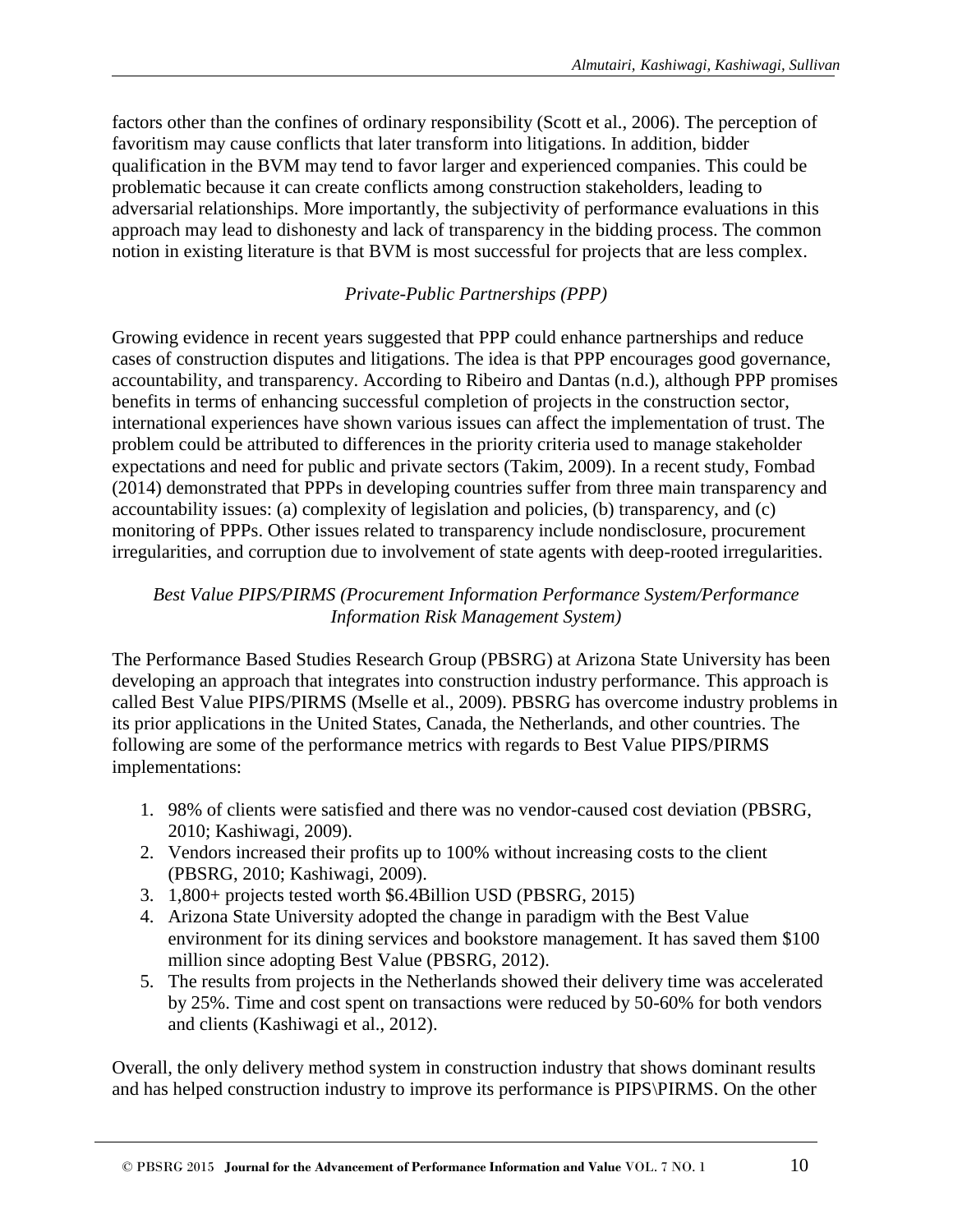hand, the studies showed issues with DB, CM@R, BVM, IPD and Alliance Contracting. All of the issues that have been identified in literature in construction delivery system are related to the three identified categories that have been presented in this paper which are expectation factors, communication factors and documentation factors as it is shown in Table 4.

| Table 3                                            |                                                                                                                                                                      |                           |  |  |  |
|----------------------------------------------------|----------------------------------------------------------------------------------------------------------------------------------------------------------------------|---------------------------|--|--|--|
| Summary of issues in construction delivery systems |                                                                                                                                                                      |                           |  |  |  |
| Type of delivery method                            | <b>Issues of dispute</b>                                                                                                                                             | Reference                 |  |  |  |
|                                                    | Poor communication between architect and<br>$\bullet$<br>contractor creating room for conflict                                                                       | Garner et al., 2008       |  |  |  |
| Design Build                                       | Sophisticated approach; Owner must have clear<br>idea of project concept/scope                                                                                       | Friedlander, n.d          |  |  |  |
|                                                    | Inexperience<br>Contentions on responsibilities<br>٠<br>Unclear clients requirements                                                                                 | Lam et al., 2012          |  |  |  |
| <b>Construction Manager at</b><br><b>Risk</b>      | Little collaboration between designer and CM@R<br>$\bullet$<br>firm during design phase<br>Little collaboration between Commissioning<br>Authority and the CM@R firm | Jeelan et al., 2005       |  |  |  |
| <b>Integrated Project</b><br>Delivery              | Over reliance on trust and familiarity                                                                                                                               | O'Connor et al., 2009     |  |  |  |
| <b>Alliance Contracting</b>                        | Lack of commitment<br>Independent problem solving                                                                                                                    | Hampson and Kwok,<br>1997 |  |  |  |
| <b>Best Value Approach</b>                         | Perceptions of favoritism<br>$\bullet$<br>Subjectivity of performance evaluations                                                                                    | Scott et al., 2006        |  |  |  |
| <b>Public and Private</b>                          | Differences in priority criteria, needs and<br>$\bullet$<br>expectations between private and public<br>stakeholders                                                  | Takim, 2009               |  |  |  |
| Partnerships                                       | No-disclosure<br>٠                                                                                                                                                   |                           |  |  |  |
|                                                    | Corruption<br>Procurement irregularities<br>٠                                                                                                                        | Fombad, 2014              |  |  |  |
| <b>PIPS/PIRMS</b>                                  | No Issues were found<br>$\bullet$                                                                                                                                    |                           |  |  |  |

# Table 4

#### *Classification of issues based on its nature*

| Chusseficument of issues buseled the motivation |                                 |               |                    |                      |  |
|-------------------------------------------------|---------------------------------|---------------|--------------------|----------------------|--|
| <b>Issue</b>                                    | <b>Type of contract</b>         | Communication | <b>Expectation</b> | <b>Documentation</b> |  |
| Poor communication between                      | <b>DB</b>                       | X             |                    |                      |  |
| architect and contractor                        |                                 |               |                    |                      |  |
| Sophisticated approach; Owner must              |                                 |               |                    |                      |  |
| have clear idea of project                      |                                 |               | X                  |                      |  |
| concept/scope                                   |                                 |               |                    |                      |  |
| Contentions on responsibilities                 |                                 |               | X                  |                      |  |
| Unclear clients requirements                    |                                 |               | X                  |                      |  |
| Little collaboration between designer           |                                 | X             |                    |                      |  |
| and CM@R firm during design phase               |                                 |               |                    |                      |  |
| Little collaboration between                    | Construction<br>Manager at Risk | X             |                    |                      |  |
| Commissioning Authority and the                 |                                 |               |                    |                      |  |
| $CM@R$ firm                                     |                                 |               |                    |                      |  |
|                                                 | Integrated project              | X             |                    |                      |  |
| Over reliance on trust and familiarity          | delivery                        |               |                    |                      |  |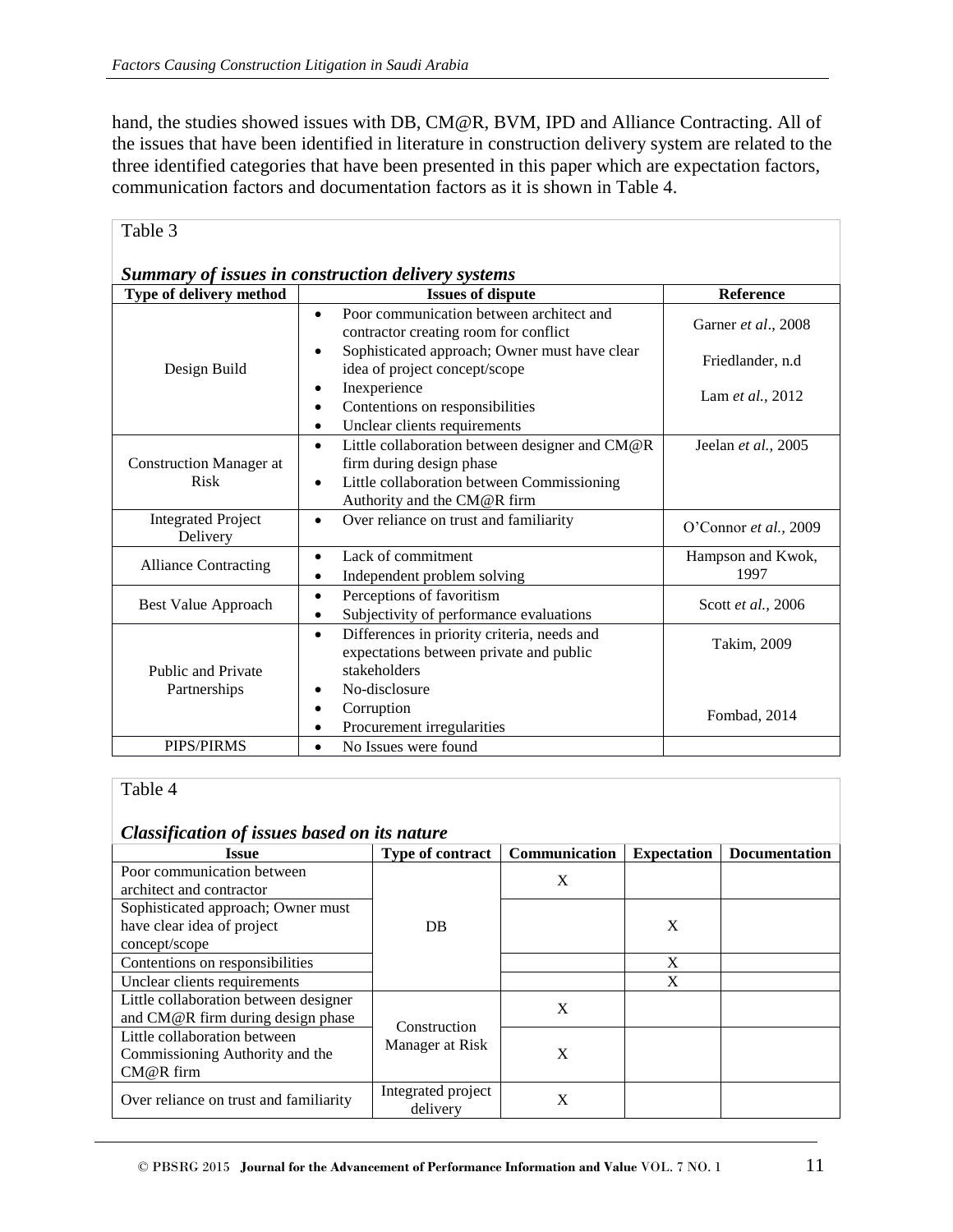| Lack of commitment                                                                                     | Alliance                              | X |   |   |
|--------------------------------------------------------------------------------------------------------|---------------------------------------|---|---|---|
| Independent problem solving                                                                            | Contracting                           | X |   |   |
| Perceptions of favoritism<br>Subjectivity of performance<br>evaluations                                | <b>Best Value</b><br>Approach         | Х | X |   |
| Differences in priority criteria, needs<br>and expectations between private and<br>public stakeholders | Public and<br>Private<br>Partnerships |   | X |   |
| No-disclosure                                                                                          |                                       |   | X |   |
| Corruption                                                                                             |                                       | X |   |   |
| Procurement irregularities                                                                             |                                       |   |   | X |

# **Conclusion**

Litigation is a worldwide construction industry issue. Due to the critical role that the construction industry plays in the Kingdom of Saudi Arabia's economic development, this has become a major concern for the country. Research shows that the value of the issues construction contracts in both public and private contractual disputes amounted to more than 800 million, noting that the size of these contracts is estimated to be 40% of the state budget (Alnomci, 2012).

The objective of this study was to identify the causes of litigation in the construction industry. A literature search of 3 academic databases and 90 publications identified that the major causes of litigation were due to:

- 1. Change orders
- 2. Scope of work changes
- 3. Design issues
- 4. Changes of site conditions and lack of clarity of contract conditions

The literature research found only two major differences between the causes of litigation in Saudi Arabia and the rest of the world:

- 1. Changing key personal responsibilities
- 2. Clients applying penalties on contractor without conducting investigation of the reason for the delays.

After further investigation into the causes of litigation in the world, it was identified that the reason for legal disputes could be categorized into three major issues:

- 1. Inaccurate expectations
- 2. Miscommunication
- 3. Incorrect documentation

The literature research investigated the efforts to address these problems, which is the major construction delivery systems. Seven types of delivery methods were investigated (DB, CM@R, BVM, IPD, Alliance Contracting, PPPs and BV PIPS/PIRMS). The results showed that every delivery method was shown to have issues in one of these categories (inaccurate expectations,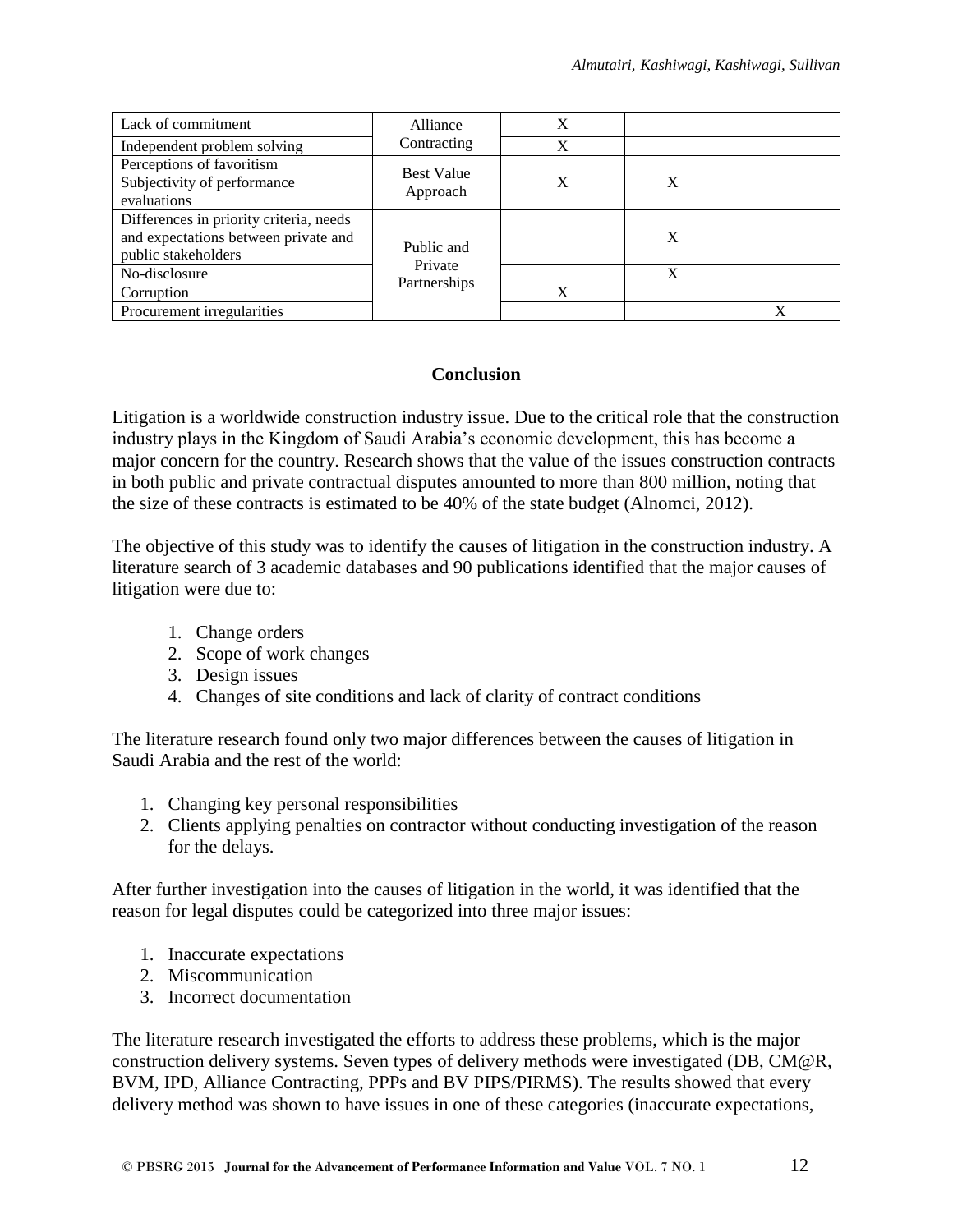miscommunication, and incorrect documentation), except the BV PIPS/PIRMS. None of the identified issues causing legal disputes was found to occur in the BV PIPS/PIRMS method.

#### **References**

Abbas, N. Activating the role of the engineer in building the national economy by arbitration. The role of the engineer in building the national economy conference in Riyadh. May 13, 2005.

AIA California Council (2007). *Integrated project delivery: A working definition*. McGraw Hill Construction, Dodge Sweets Architectural Record ENR Regional Publications, 1-13. Retrieved from [http://aiacc.org/wp-content/uploads/2010/07/A-Working-Definition-V2-final.pdf.](http://aiacc.org/wp-content/uploads/2010/07/A-Working-Definition-V2-final.pdf)

Aiyewalehinmi, E. O. (2013). Factor analysis of communication in the construction industry. *The International Journal of Engineering and Science, 2*(10), 49-57. Retrieved from [http://www.theijes.com/papers/v2-i10/Part.1/H02101049057.pdf.](http://www.theijes.com/papers/v2-i10/Part.1/H02101049057.pdf)

Akintan, O. & Morledge, R. (2013). Improving the collaboration between main contractors and subcontractors within traditional construction procurement. *Journal of Construction Engineering*, pp. 1-11. doi:10.1155/2013/281236.

Alnomci, M. (2012). 3 billion riyals value of contractual disputes stalled projects issues. *Saurs Newspaper*. Retrieved from [http://www.sauress.com/alyaum/62201.](http://www.sauress.com/alyaum/62201)

Berk, C. (2012). A risk management proposal to the international contractors industry from the financial perspective. *Journal of Applied Finance & Banking, 2*(5), 199-216. Retrieved from [http://www.scienpress.com/Upload/JAFB/Vol%202\\_5\\_13.pdf.](http://www.scienpress.com/Upload/JAFB/Vol%202_5_13.pdf)

Chan, A. (2001). *Framework for measuring success of construction projects*. Report 2001-003- C-01. Retrieved from [http://eprints.qut.edu.au/26531/1/2001-003-C-](http://eprints.qut.edu.au/26531/1/2001-003-C-01_Framework_for_Measuring_Success.pdf)01 Framework for Measuring Success.pdf.

Cleves, J. & Gallo, L. (2012, April). *Integrated project delivery: The game changer*. Paper presented at the American Bar Association Annual Meeting on Advanced Project Delivery: Improving the Odds of Success, Las Vegas, NV. Retrieved from [http://www.hansonbridgett.com/~/media/Files/Publications/2012-ABA-Contruction-Industry-](http://www.hansonbridgett.com/~/media/Files/Publications/2012-ABA-Contruction-Industry-Plenary-7-Paper.pdf)[Plenary-7-Paper.pdf.](http://www.hansonbridgett.com/~/media/Files/Publications/2012-ABA-Contruction-Industry-Plenary-7-Paper.pdf)

Cooley, L. & Cholakis, P. (2013). Efficient project delivery: BIM, IPD, JOC, Cloud Computing and more. *Journal of Architectural Engineering Technology*, *2*(107). doi:10.4172/2168- 9717.1000107.

Cunningham, G.. (2005). *Commissioning large public projects using construction manager at risk (CMAR).* National Conference on Building Commissioning, May 4-6. Retrieved from [http://www.enovity.com/downloads/commissioning\\_using\\_cm\\_at\\_risk.pdf.](http://www.enovity.com/downloads/commissioning_using_cm_at_risk.pdf)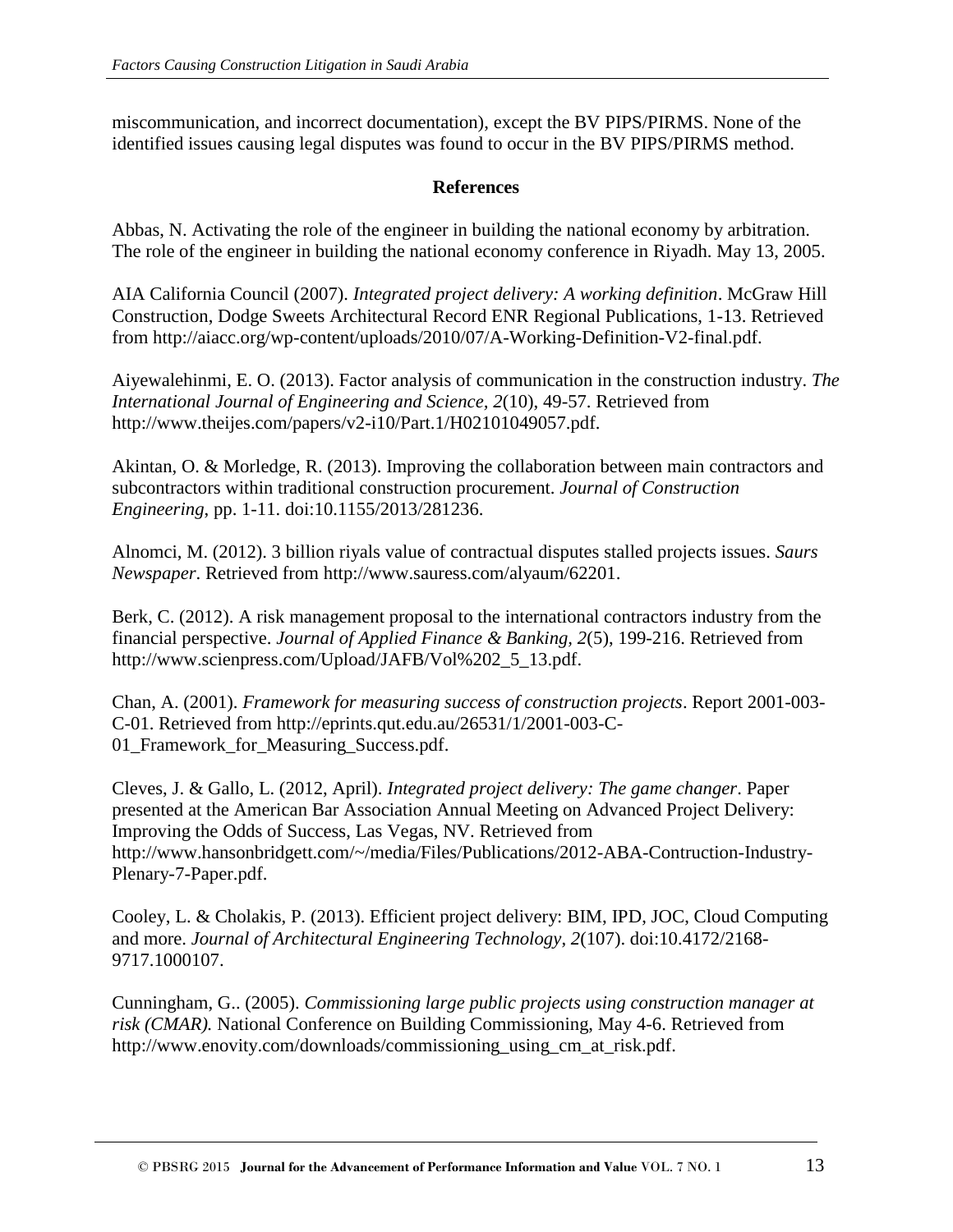Dos Santos, A., Powell, J., Sharp, J., & Formoso, C. (1998). Principles of transparency applied in construction. *Proceedings IGLC, Guaruja Brazil*. Retrieved from [http://www.ce.berkeley.edu/~tommelein/IGLC-6/dosSantosEtAl.pdf.](http://www.ce.berkeley.edu/~tommelein/IGLC-6/dosSantosEtAl.pdf)

Enshassi, A. Mohamed, S. & Abushaban, S. (2009). Factors affecting the performance of construction projects in the Gaza strip. *Journal of Civil Engineering and Management, 15*(3), 269-280. doi:10.3846/1392-3730.2009.15.269-280.

Fombad, M. C. (2014). Enhancing accountability in public-private partnerships in South Africa. *Southern African Business Review, 18*(3), 66-92. Retrieved from [http://www.unisa.ac.za/contents/faculties/service\\_dept/docs/Sabview\\_18\\_3\\_Chap%204.pdf.](http://www.unisa.ac.za/contents/faculties/service_dept/docs/Sabview_18_3_Chap%204.pdf)

Friedlander, M. (n.d.). Design-build-legal obstacles and solutions. *Journal of Management and Engineering,* pp. 1-8. Retrieved from [http://www.schiffhardin.com/binary/legal\\_obstacles\\_design\\_build.pdf.](http://www.schiffhardin.com/binary/legal_obstacles_design_build.pdf)

Garner, B., Richardson, K., & Castro-Lacouture, D. (2008). Design-build project delivery in military construction: Approach to Best Value Procurement. *Journal for the Advancement of Performance Information and Value, 1*(1), 35-50. Retrieved from [http://cibw117.com/journal/index.php/performance-info-and-value/article/view/46/44.](http://cibw117.com/journal/index.php/performance-info-and-value/article/view/46/44)

Genberg, I., Riggs, F., & Abraham, A. (2014). *Construction litigation*. Troutman Sanders. Retrieved from [http://www.troutmansanders.com/construction\\_litigation/.](http://www.troutmansanders.com/construction_litigation/)

Ghamdi, M. The Role of Dispute in Delaying the Projects, MasterThesis , King Saud University. July 8, 2008.

Hampson, K. & Kwok, T. (1997). Strategic alliances in building construction: A tender evaluation tool for the public sector*. Journal of Construction Procurement*, *3*(1), 28-41. Retrieved from [http://eprints.qut.edu.au/30062/1/30062.pdf.](http://eprints.qut.edu.au/30062/1/30062.pdf)

Heath, B., Hills, B. & Berry, M. (1994). The Origin of Conflict within the Construction Process, CIB Publication 171, First Plenary Meeting of TG-15, the Netherlands.

Hewitt, J. (1991). Winning Construction Disputes: Strategic Planning for Major Litigation, Ernst and Young, London.

Hoezen, M. E. L., Reymen, I. M., & Dewulf, G. P. (2006). *The problem of communication in construction*. Enschede, The Netherlands: University of Twente, Retrieved from [http://doc.utwente.nl/58078/1/06\\_Hoezen.pdf.](http://doc.utwente.nl/58078/1/06_Hoezen.pdf)

Hosseinian, S., & Torghabeh, Z. (2012). Major Theories of construction accident causation models: A literature review. *International Journal of Advances in Engineering & Technology, 4*(2), 53-66. Retrieved from

[http://www.academia.edu/1990668/Major\\_theories\\_of\\_construction\\_accident\\_causation\\_models](http://www.academia.edu/1990668/Major_theories_of_construction_accident_causation_models_a_literature) [\\_a\\_literature.](http://www.academia.edu/1990668/Major_theories_of_construction_accident_causation_models_a_literature)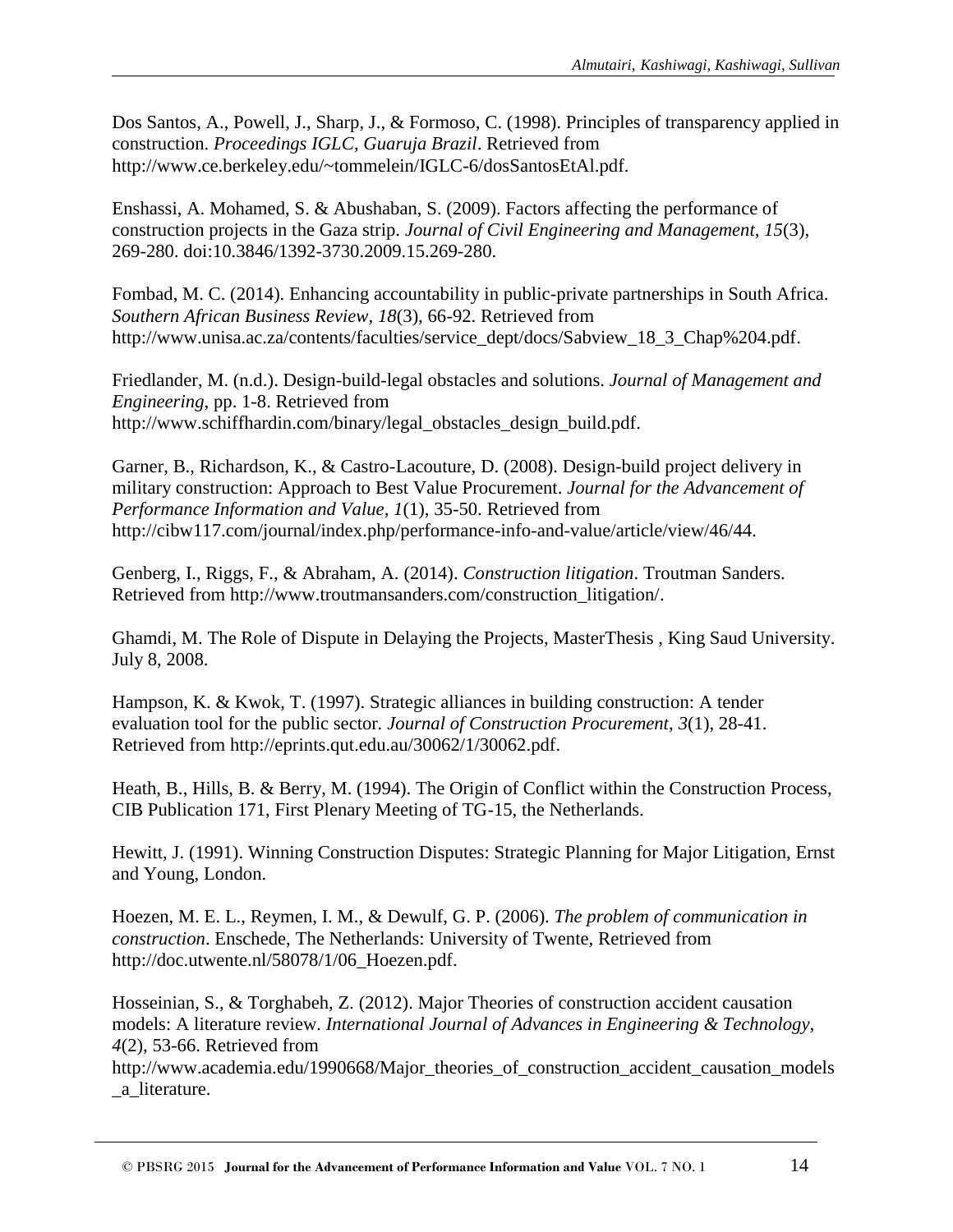Hussein, A. (2014). 10 thousand project Gulf tripped because of judicial disputes. AL-jazirah Newspaper. [http://www.al-jazirah.com/2014/20141219/ec4.htm.](http://www.al-jazirah.com/2014/20141219/ec4.htm)

Jaffer, N., Tharim, A,. & Shuib, M. (2011). Factors of conflict in construction industry: A literature review. *Procedia Engineering, 20*, 193-202. doi:10.1016/j.proeng.2011.11.156. Jannadia, O., Assaf, S., Bubshait, A., & Naji, A. (2000). Contractual methods for dispute avoidance and resolution (DAR). *International Journal of Project Management, 18*(1), 41-49. doi:10.1016/S0263-7863(98)00070-2.

Jeelani, S. A. K., Al-Dosary, A. S., & Karthikeyan, J. (2012). Empirical evaluation of performance of construction management at-risk (CM at-Risk) project delivery system with and without agency-CM. *International Journal of Engineering and Advanced Technology, 2*(2), 1-12. Retrieved from [http://www.ijeat.org/attachments/File/v2i2/B0851112212.pdf.](http://www.ijeat.org/attachments/File/v2i2/B0851112212.pdf)

Kashiwagi, D. Kashiwagi, J. & Savicky, J. (2009). Industry structure: misunderstood by industry and researchers. *2nd Construction Industry Research Achievement International Conference, Kuala Lumpur, Malaysia, CD-Day* (Vol. 1, pp. 3-5).

Kashiwagi, J. and Morrison, J. (2012). "Minimizing Protests through a Transparent Selection Process." RICS COBRA Conference 2012, Las Vegas, NV, USA (September 11-13, 2012).

Kilian, J. J. (2003). A forensic analysis of construction litigation, US Naval Facilities Engineering Command. TEXAS UNIV AT AUSTIN.

Kumaraswamy, M. (1997). Conflicts, claims and disputes, Engineering, Construction and Architectural Management, 4 (2), 95–111.<http://dx.doi.org/10.1108/eb021042>

Klinger, M. (2009). Confronting construction conflicts*. EC&M. Electrical Construction and Maintenance, 108*(3), C14. EBSCOhost Accession number 37377159.

Lam, E. Chan, A. & Chan, D. (2012). Why is design-build commonly used in the public sector? An illustration from Hong Kong. *The Australian Journal of Construction Economics and Building, 3*(1), 53-64; doi:10.5130/ajceb.v3i1.2911.

Mahamid, I. (2014). Micro and macro level of dispute causes in residential building projects: studies of Saudi Arabia. *Journal of King Saud University- Engineering Sciences.*  doi:10.1016/j.jksues.2014.03.002.

Mane, A. & Pimplikar, S. (2012). Dispute-a case study. *International Journal of Engineering and Advanced Technology, 1*(5), 389-393. Retrieved from [http://www.ijeat.org/attachments/File/v1i5/E0553061512.pdf.](http://www.ijeat.org/attachments/File/v1i5/E0553061512.pdf)

McGeorge, D., Love, P., Davis, P., Jefferies, M., Ward, P., & Chesworth, (2007). Dispute avoidance and resolution: A literature review. *CRC for Construction Innovation*. Report No. 1.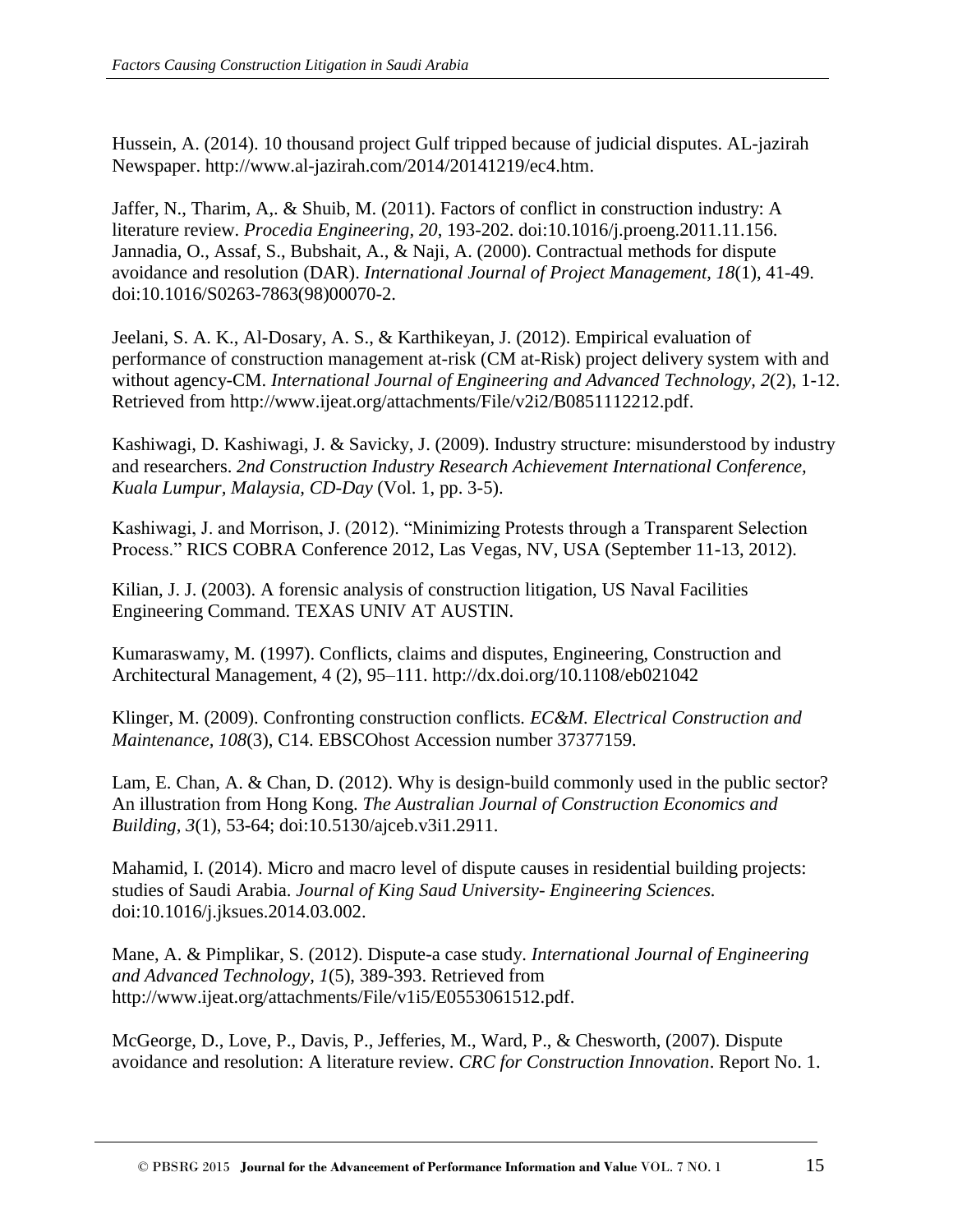Mitkus, S. & Mitkus, T. (2014). Causes of conflicts in a construction industry: a communicational approach. *Procedia-Social and Behavioral Sciences, 110*, 777-786. doi:10.1016/j.sbspro.2013.12.922.

Mitra, S. (2012). Lessons learned from large construction projects in Saudi Arabia. *Benchmarking: An International Journal, 19*(3) 308-324. doi:10.1108/14635771211242978.

Mulcahy, F. (2000). *The effectiveness of partnering and source selection in job order contracting*. (Unpublished master's thesis). University of Washington, Seattle, WA.

Noble, A. (2013). *About Andrew Noble*. Retrieved from http://www.nobleadr.com/ O'Connor, P. & Benson, F. (2009). *Integrated project delivery: Collaboration through new contract forms*. Retrieved from [www.faegrebd.com/webfiles/AGC-IPD%20Paper.pdf.](http://www.faegrebd.com/webfiles/AGC-IPD%20Paper.pdf)

PBSRG 2014 *About Performance Based Studies Research Group*, Arizona State University Available from: <http://www.pbsrg.com/about/>.

Ohrn, G. and Rogers, T. (2008). *A survey of satisfaction with job-order-contracting as a project delivery method by large or multi-facility owners*. Flagstaff, AZ: Northern Arizona University. Retrieved from<http://ascpro0.ascweb.org/archives/cd/2008/paper/CPRT220002008.pdf>

Prasad, B. (2000). *Advances in Concurrent Engineering: CE00 Proceedings.* Boca Raton, FL: CRC Press.

Ribeiro, K. & Dantas, A. (n.d). *Private-public partnership initiatives around the world*: *Learning from the experience*. Christchurch, New Zealand: Institution of Professional Engineers.

Sambasivan, M. & Soon, Y. W. (2007). Cause and effects of delays in Malaysian construction industry. *International Journal of Project Management, 25*(5), 517-526. doi:10.1016/j.ijproman.2006.11.007.

Sambidge, A. (May 2013). *Construction legal disputes most costly in Middle East. Arabian Business*. Retrieved from [http://www.arabianbusiness.com/construction-legal-disputes-most](http://www.arabianbusiness.com/construction-legal-disputes-most-costly-in-middle-east-502794.html)[costly-in-middle-east-502794.html.](http://www.arabianbusiness.com/construction-legal-disputes-most-costly-in-middle-east-502794.html)

Scott, S., Molenaar, K., Gransberg, D., & Smith, N. (2006). *Best-value procurement methods for highway construction projects*: *National Cooperative Highway Research Program (NCHRP) report 561*. Washington, DC:Transportation Research Board. Retrieved from [http://onlinepubs.trb.org/onlinepubs/nchrp/nchrp\\_rpt\\_561.pdf.](http://onlinepubs.trb.org/onlinepubs/nchrp/nchrp_rpt_561.pdf)

Sykes, J. (1996). Claims and disputes in construction, Construction Law Journal, 12 (1), 3–13.

Takim, R. (2009). The management of stakeholders' needs and expectations in the development of construction project in Malaysia. *Modern Applied Science, 3*(5), 167-175. Retrieved from [http://ccsenet.org/journal/index.php/mas/article/view/1955/1859.](http://ccsenet.org/journal/index.php/mas/article/view/1955/1859)